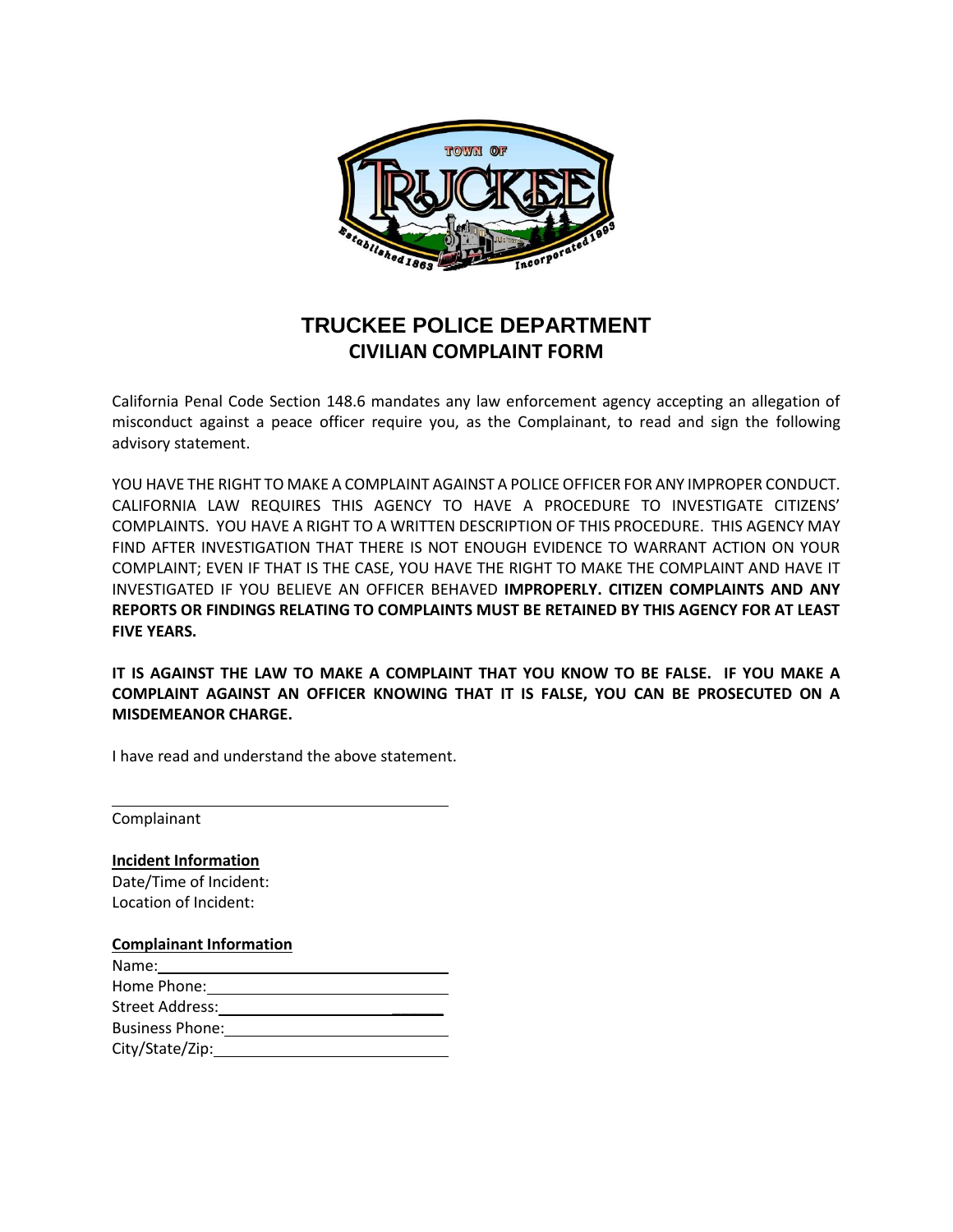| <b>Witness Information</b>                                                                                                                                                                                                     |                                                                                       |  |
|--------------------------------------------------------------------------------------------------------------------------------------------------------------------------------------------------------------------------------|---------------------------------------------------------------------------------------|--|
|                                                                                                                                                                                                                                |                                                                                       |  |
| Home Phone: New York Changes and Changes and Changes and Changes and Changes and Changes and Changes and Changes and Changes and Changes and Changes and Changes and Changes and Changes and Changes and Changes and Changes a |                                                                                       |  |
|                                                                                                                                                                                                                                |                                                                                       |  |
| Business Phone: 1999 - 1999 - 1999 - 1999 - 1999 - 1999 - 1999 - 1999 - 1999 - 1999 - 1999 - 1999 - 1999 - 19                                                                                                                  |                                                                                       |  |
|                                                                                                                                                                                                                                |                                                                                       |  |
|                                                                                                                                                                                                                                |                                                                                       |  |
| Home Phone: 1999                                                                                                                                                                                                               |                                                                                       |  |
|                                                                                                                                                                                                                                |                                                                                       |  |
|                                                                                                                                                                                                                                |                                                                                       |  |
|                                                                                                                                                                                                                                |                                                                                       |  |
|                                                                                                                                                                                                                                |                                                                                       |  |
| Home Phone: 1999                                                                                                                                                                                                               |                                                                                       |  |
| Street Address:________________________                                                                                                                                                                                        |                                                                                       |  |
|                                                                                                                                                                                                                                |                                                                                       |  |
|                                                                                                                                                                                                                                |                                                                                       |  |
| <b>Police Employees Involved</b>                                                                                                                                                                                               |                                                                                       |  |
|                                                                                                                                                                                                                                |                                                                                       |  |
| Badge #: _______________                                                                                                                                                                                                       | Unit # $\frac{1}{\sqrt{1-\frac{1}{2}}\sqrt{1-\frac{1}{2}}\left(1-\frac{1}{2}\right)}$ |  |
|                                                                                                                                                                                                                                |                                                                                       |  |
| Badge #: _______________                                                                                                                                                                                                       |                                                                                       |  |
|                                                                                                                                                                                                                                |                                                                                       |  |

| Name:    |        |
|----------|--------|
| Badge #: | Unit # |

## Statement of Misconduct Alleged

| <b>Pracement of Miscondact Prices and</b> |  |  |  |  |  |
|-------------------------------------------|--|--|--|--|--|
|                                           |  |  |  |  |  |
|                                           |  |  |  |  |  |
|                                           |  |  |  |  |  |
|                                           |  |  |  |  |  |
|                                           |  |  |  |  |  |
|                                           |  |  |  |  |  |
|                                           |  |  |  |  |  |
|                                           |  |  |  |  |  |
|                                           |  |  |  |  |  |
|                                           |  |  |  |  |  |
|                                           |  |  |  |  |  |
|                                           |  |  |  |  |  |
|                                           |  |  |  |  |  |
|                                           |  |  |  |  |  |
|                                           |  |  |  |  |  |
|                                           |  |  |  |  |  |
|                                           |  |  |  |  |  |
|                                           |  |  |  |  |  |